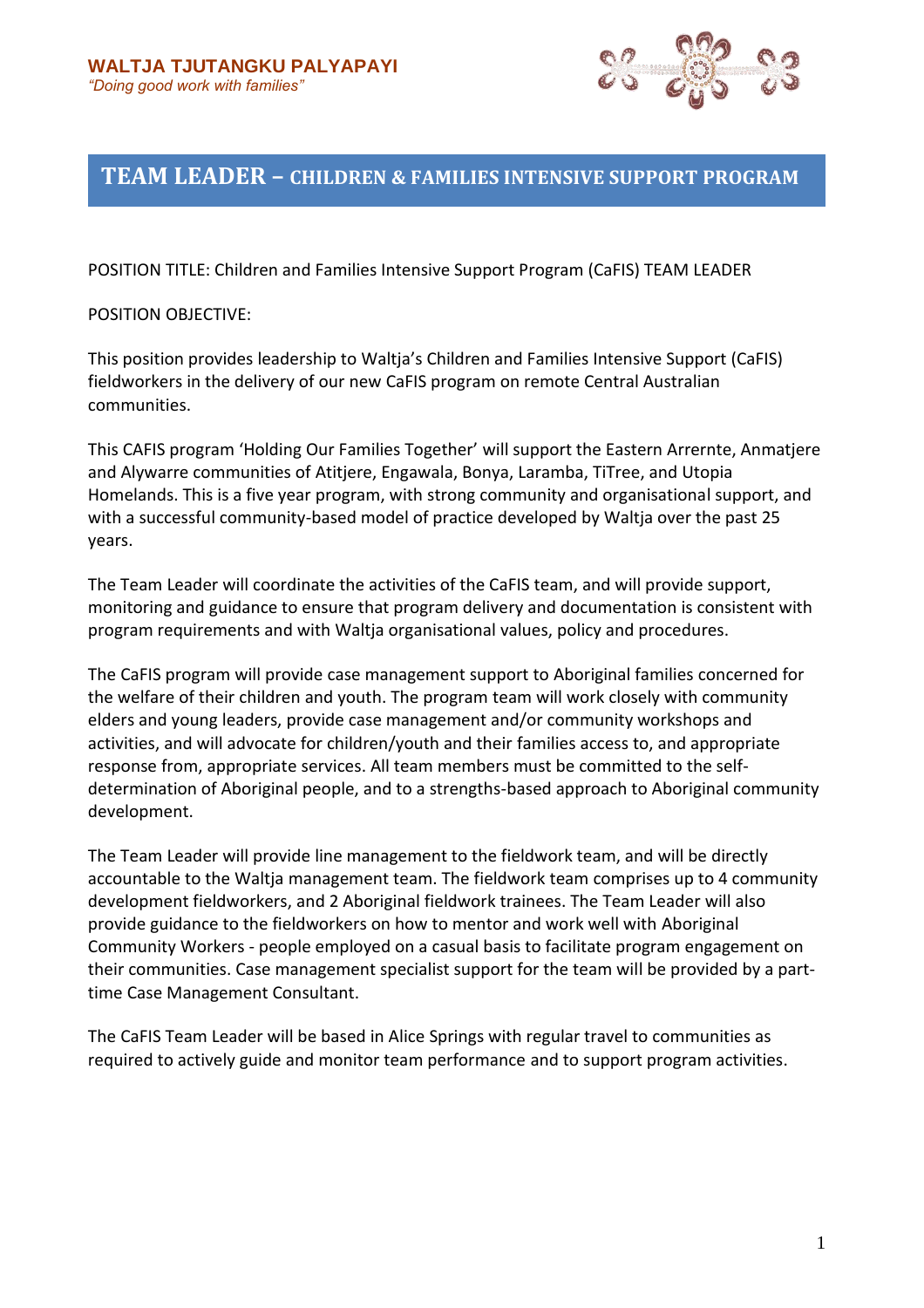

#### DUTIES AND RESPONSIBILITIES:

- 1. Support the CaFIS fieldworkers to undertake community engagement, case management and all program activities in accordance with Waltja organisational values, CaFIS program requirements, and the Waltja CAFIS Practice Framework.
- 2. Support the CaFIS team members to consistently work towards the self-determination of Aboriginal people, and in accordance with the principle of Aboriginal self- determination.
- 3. Support the engagement of Aboriginal people from each community as advisors and coworkers to assist with Waltja's service delivery and program evaluation; support skills development of community members related to the program objectives; support skill development of CaFiS field workers in working in partnership with community members.
- 4. Ensure that the CaFIS program activities and outcomes are documented by fieldworkers according to Waltja protocols and DSS program requirements, including travel forms, community visit reports, and DEX reporting.
- 5. Assist Management Team with regular reporting to and liaison with the DSS CaFIS Funding Agreement Manager. Prepare annual CaFIS Activity Work Plans and AWP reports.
- 6. Support each CaFIS fieldworker to access monthly individual supervision (according to ASWA protocols) and to access external or on-the-job training as appropriate. Participate in regular reflective practice supervision sessions with the Case Management Consultant.
- 7. Manage and maintain positive working relationships with stakeholders, referring agencies and associated services and networks.
- 8. Facilitate regular CaFIS team meetings and client case reviews; conduct continuous program evaluation in consultation with the Management team, the CaFIS fieldworkers and Aboriginal community advisers.
- 9. In consultation with the Management team, undertake or manage the planning, submission, delivery, evaluation and acquittal of short-term, small project and quick response grants, developed in response to community-initiated activity ideas.
- 10. Work collaboratively with other staff, Management and elected Board Members. Support and mentor junior staff. Participate in Waltja events and meetings as directed.
- 11. Represent Waltja at Conferences, Seminars, Meetings, and Committees and in other community forums as required. Be proactive in networking with related services and organisations.
- 12. Identify training and professional needs/opportunities, and undertake training as directed by Management Team.
- 13. Work within Waltja's organisational values, code of conduct and policies and procedures.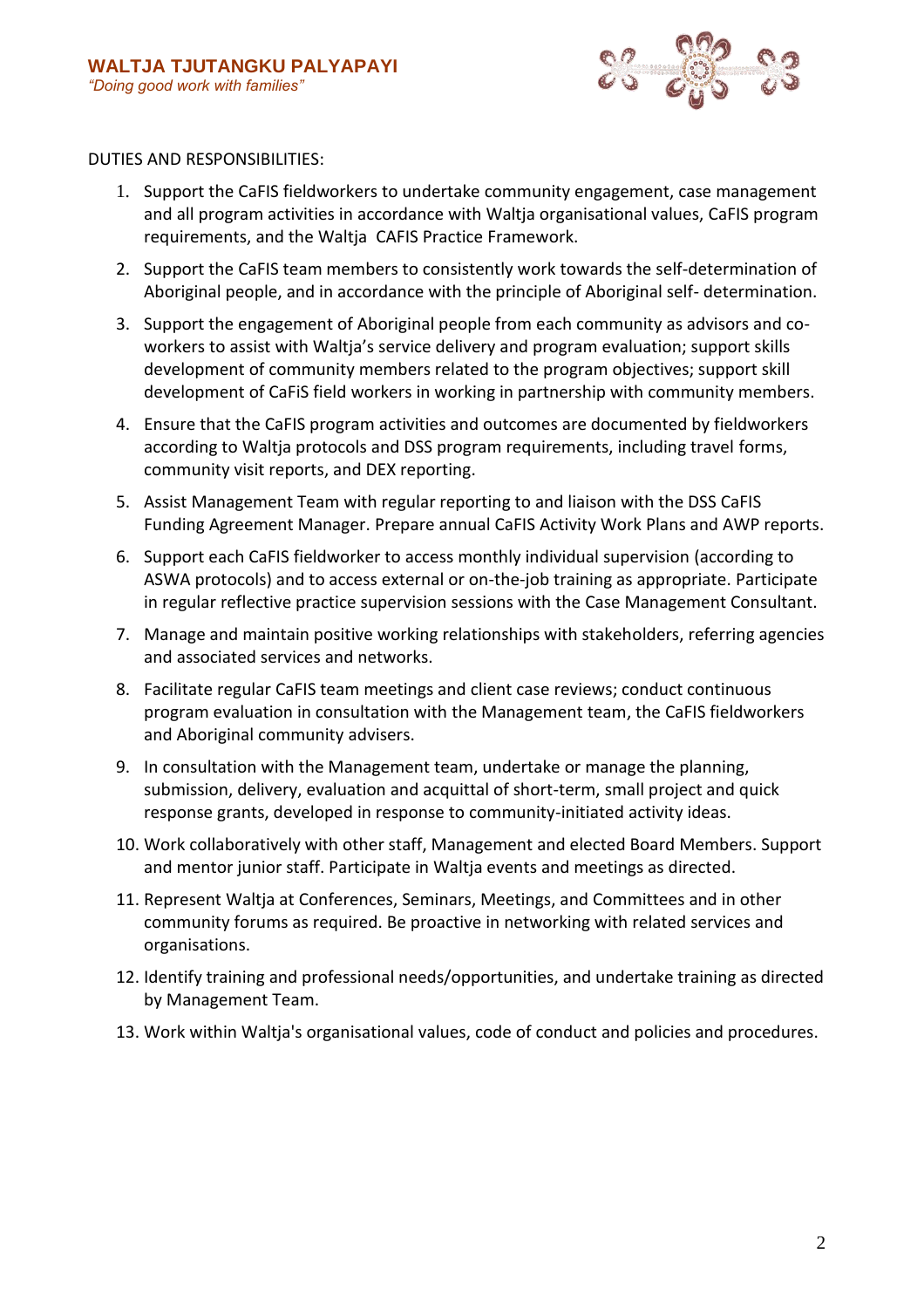

# **SELECTION CRITERIA**

### *Essential:*

- 1. A commitment to Aboriginal self-determination, demonstrated ability to relate sensitively and effectively with Indigenous people and demonstrated awareness of the issues affecting Aboriginal children/young people and their families in central Australia.
- 2. Qualifications in Social Work or Community Development, and the capacity to demonstrate how the knowledge gained through this qualification relates to the requirements of this position.
- 3. Previous experience in community development work, including community consultation, service delivery, performance and data reporting, and evaluation.
- 4. Experience providing team leadership, and demonstrated capacity to model and teach good practice in family and youth services.
- 5. Demonstrated capacity to manage a diverse workload, to manage time effectively, and initiative to make appropriate and strategic decisions when required.
- 6. Experience in the development and maintenance of partnerships and networks to support program objectives.
- 7. Current NT Working with Children and Vulnerable Persons (Ochre Card) authorization, or the capacity to acquire this within 6 weeks of provisional appointment.
- 8. Willingness to undertake a Police Check (for criminal history) required within 6 weeks of provisional appointment.

# *Desirable:*

- 1. Experience working in or with remote central Australian Aboriginal communities.
- 2. Experience working with Aboriginal families to assist them to make positive change and/or to address barriers to self-determination
- 3. Functional knowledge and skill in a central Australian Aboriginal language.
- 4. Current NT Drivers License or commitment to transfer current Drivers License to NT immediately upon appointment; experience driving 4WD vehicles.

#### **SALARY PACKAGE**:

SCHADS Award Level 6: Level 6.1 Currently \$92,703 gross p/a plus superannuation

| Superannuation: | 11.75%                                                                  |
|-----------------|-------------------------------------------------------------------------|
| Travel:         | \$70/night for remote travel                                            |
| Equipment:      | All digital/computer/phone and travel equipment provided. Swag supplied |